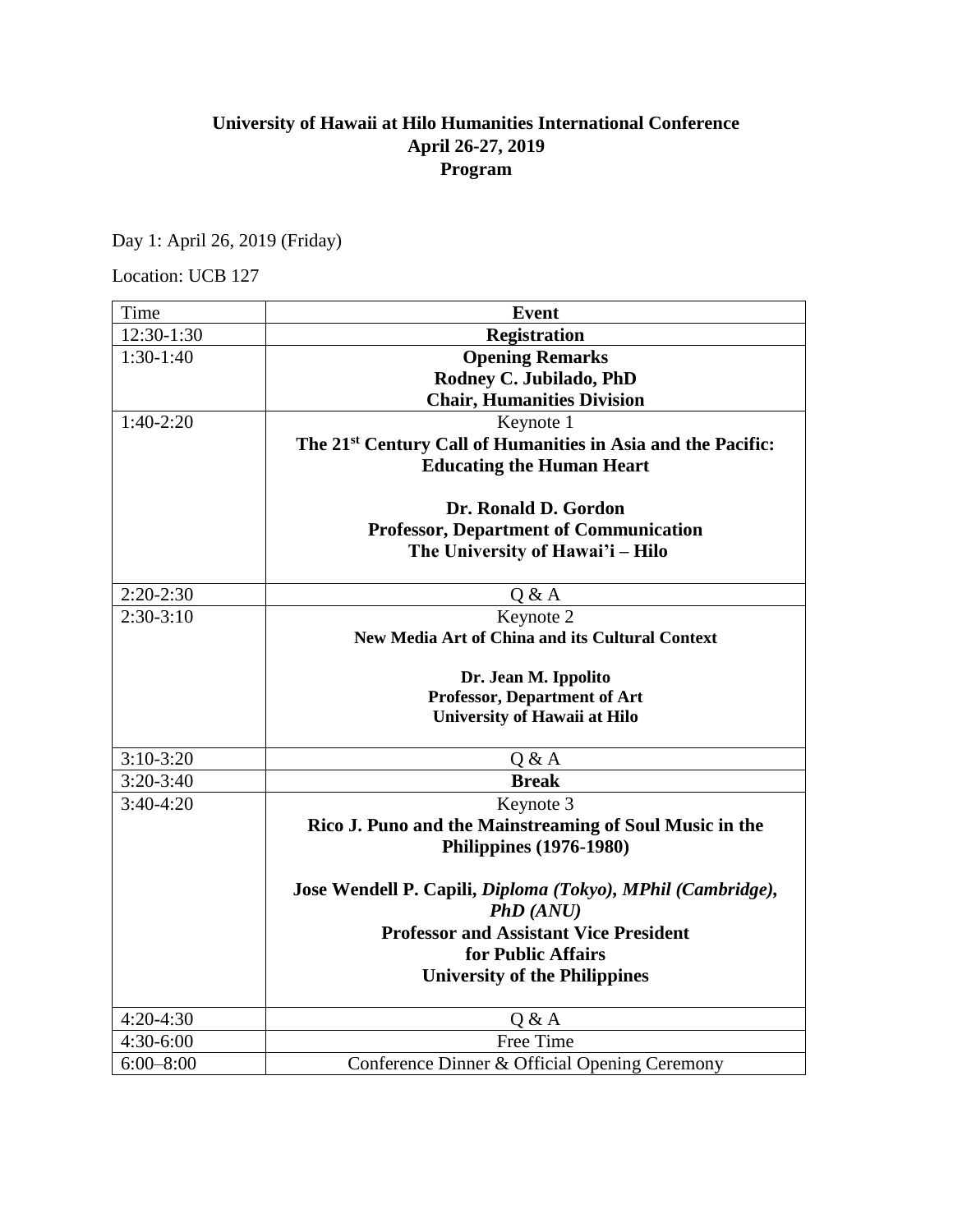Day 2: April 27, 2019 (Saturday)

| Time      | Room: UCB 102                                                                                  | Room: UCB 103                                                                                                                     | Room: UCB 127                                                                                                                                                                       |
|-----------|------------------------------------------------------------------------------------------------|-----------------------------------------------------------------------------------------------------------------------------------|-------------------------------------------------------------------------------------------------------------------------------------------------------------------------------------|
| 8:00-8:30 | <b>Sharon Estioca</b><br>University of Hawaii at<br>Manoa                                      | Byron O'Neill<br>Ritsumeikan University<br>Japan                                                                                  | Jillian Loise L. Melchor<br>University of the<br>Philippines Diliman                                                                                                                |
|           | Selection of Agentive<br>Voice Markers -um- or<br>mog- in Subanon<br><b>Intransitive Verbs</b> | <b>Academic Speaking Skills</b><br>for Japanese Undergraduate<br>Science and Engineering<br><b>Students</b>                       | Exposing Gaps in the<br>Philippines' Mother<br>Tongue-Based<br><b>Multilingual Education</b><br>Policy: The Case of K-<br>12 Learning Materials<br>for the Ilocano Mother<br>Tongue |
| 8:30-9:00 | Alicia JW Takaoka<br>University of Hawaii at<br>Hilo                                           | Dr. Celia Bardwell-Jones<br>University of Hawaii at<br>Hilo                                                                       | Dr. Charles Findley<br>University of Hawaii at<br>Hilo                                                                                                                              |
|           | <b>Digital Humanities For</b><br><b>Communicative And</b><br><b>Cultural Memory</b>            | What does a Filipina<br>Feminist Look Like?:<br>Navigating amor<br><i>propio</i> and<br>the dutiful Filipina<br>American Daughter | <b>Challenge Based Learning</b><br>(CBL) Applied In The<br>Development Of An<br>Intercultural<br>Communication<br><b>Organizational Simulation</b><br><b>Using Voki Avatars</b>     |
| 9:00-9:30 | Dr. Chris Lauer<br>University of Hawaii at<br>Hilo                                             | Preetinder Kaur<br>Panjab University, India<br><b>Impact of Climate</b>                                                           | Dr. Crispina Corpuz<br>De La Salle University<br>Dasmarinas, Philippines                                                                                                            |
|           | Poetics, Biopolitics,<br>Dialectics – How to<br>Think Immunity?                                | Change on Agriculture<br>and Human life in the<br>Punjab State of India                                                           | Teachers' Perception of<br><b>Professional Development</b><br>Vis-à-vis the Professional<br>Development Program<br>(PDP) of DLSU-D in the<br>Midst of Digital<br>Disruptions:       |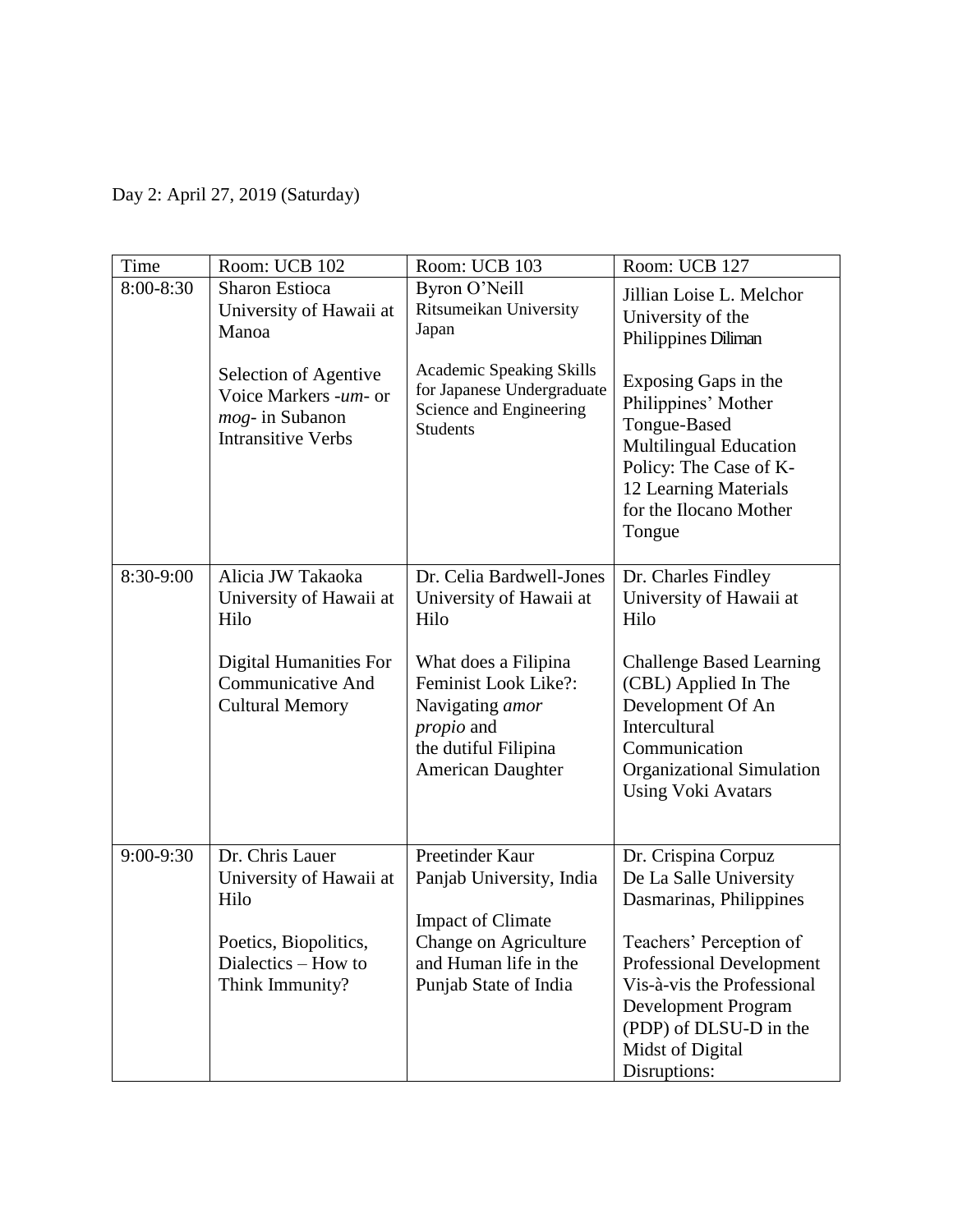|           |                          |                                  | Basis for the Identification<br>of their Training Needs |
|-----------|--------------------------|----------------------------------|---------------------------------------------------------|
| 9:30-9:50 | <b>Break</b>             | <b>Break</b>                     | <b>Break</b>                                            |
| $9:50-$   | Dr. Emely Dicolen        | Estrella Arroyo                  | Dr. Francis Dumanig                                     |
| 10:20     | University of the        | University of Saint              | University of Hawaii at                                 |
|           | Philippines Los Banos    | Anthony, Philippines             | Hilo                                                    |
|           |                          |                                  |                                                         |
|           | Organizational           | <b>Exploring Filipino</b>        | Language and Identity                                   |
|           | Development              | Women's Roles through            | <b>Construction of Overseas</b>                         |
|           | Interventions of Asilo   | <b>Stories of Three Local</b>    | Filipino Workers (OFW) in                               |
|           | de San Vicente de Paul,  | Superheroes                      | Malaysia                                                |
|           | 2015-2018:               | in Various Media                 |                                                         |
|           | a Developmental Study    |                                  |                                                         |
|           |                          |                                  |                                                         |
| $10:20-$  | Georgette Mercado &      | Irma Penalba                     | James Ryan Reblando                                     |
| 10:50     | Dean Jason Castro        | De La Salle Medical and          | <b>MENA</b> College of                                  |
|           | University of Hawaii at  | Health Sciences Institute,       | Management                                              |
|           | Hilo                     | Philippines                      | <b>United Arab Emirates</b>                             |
|           |                          | Students' Feedback on the        |                                                         |
|           | Vaping among Students    | Use of Pecha Kucha in            | Francis Dumanig                                         |
|           | at UH Hilo               | <b>Informative Speech</b>        | University of Hawaii at                                 |
|           |                          | Delivery                         | Hilo                                                    |
|           |                          |                                  |                                                         |
|           |                          |                                  | <b>Bilingual Health Product</b>                         |
|           |                          |                                  | Advertisements and                                      |
|           |                          |                                  | <b>Consumers' Consciousness</b>                         |
|           |                          |                                  | of a Healthy Lifestyle: A                               |
|           |                          |                                  | Discourse Analysis                                      |
|           |                          |                                  |                                                         |
| $10:50-$  | Jeff Michael Regalario,  | Jeffrey Lubang & Ron             | Dr. Jiren Feng                                          |
| 11:20     | Shay Garcia-             | Karlo Reyes                      | University of Hawaii at                                 |
|           | Yamashita, Cecily        |                                  | Hilo                                                    |
|           | Thornton, & Jessica      | De La Salle University           |                                                         |
|           | George                   | Dasmarinas, Philippines          | The Manpukuji (Temple of                                |
|           | University of Hawaii at  |                                  | Ten-Thousand Blessings):                                |
|           | Hilo                     | Patriotism and                   | <b>Chinese Monasterial</b>                              |
|           |                          | <b>Hyperreality: Reflections</b> | Culture in the Seventeenth-                             |
|           | University of Hawaii at  | from the General Emilio          | Century Japan                                           |
|           | <b>Hilo Solar Panels</b> | Aguinaldo Museum,                |                                                         |
|           |                          | Kawit, Cavite,                   |                                                         |
|           |                          | Philippines                      |                                                         |
|           |                          |                                  |                                                         |
|           |                          |                                  |                                                         |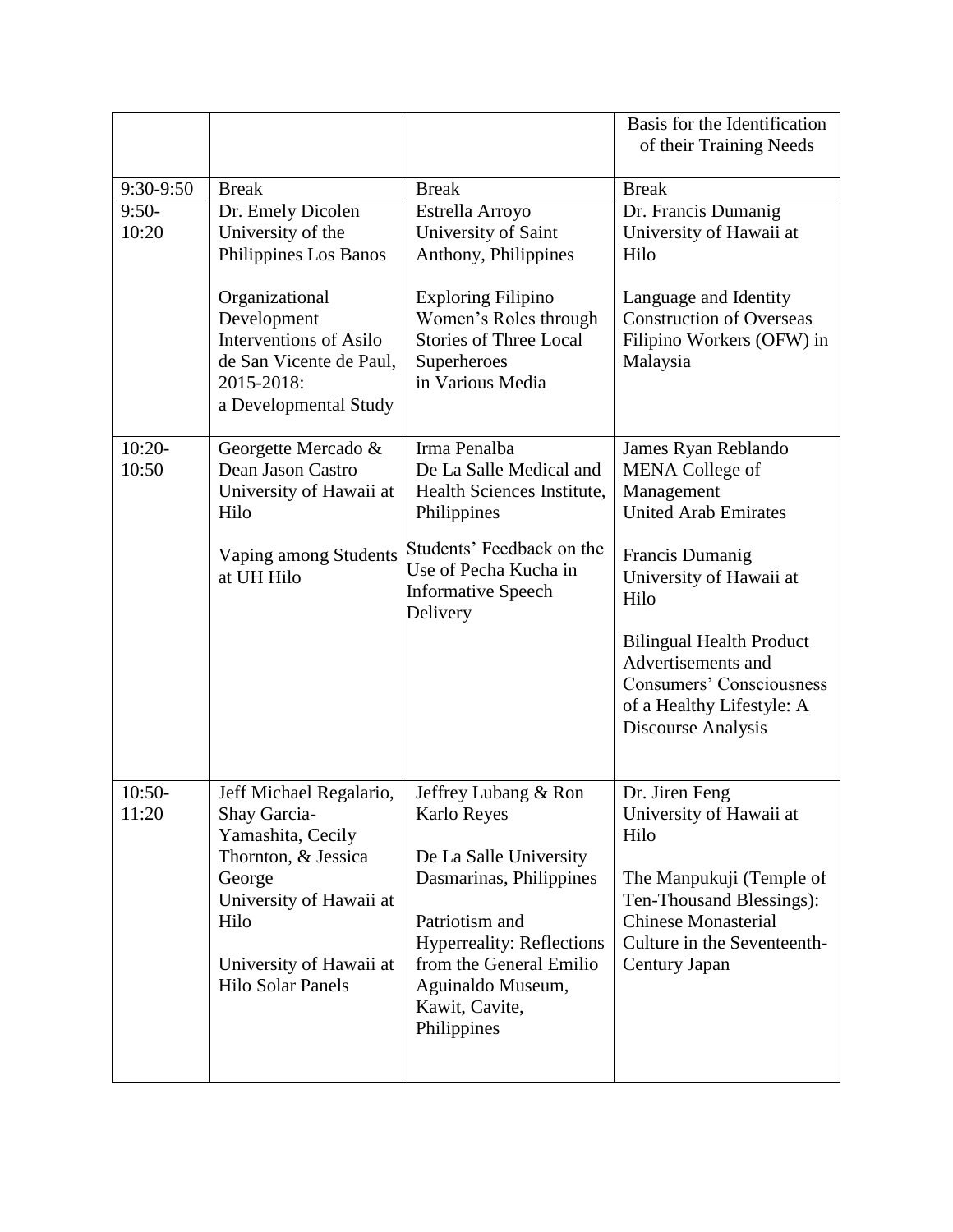| $11:20-$<br>11:50 | Kiara Zoi Nakamura<br>University of Hawaii at<br>Hilo<br>Children's Literature<br>with a Gothic Twist: A<br>Study on Neil<br>Gaiman's Contributions<br>to Children's and<br>Gothic Literature | Krissa Mae Guevarra<br>University of Hawaii at<br>Hilo<br>American English and<br>Asian English: Bias,<br>Preference and<br>Influences                               | Leslie Lockhart<br>University of Hawaii at<br>Hilo<br>Sustainable Agriculture and<br>Food Insecurity in Hawaii |
|-------------------|-----------------------------------------------------------------------------------------------------------------------------------------------------------------------------------------------|----------------------------------------------------------------------------------------------------------------------------------------------------------------------|----------------------------------------------------------------------------------------------------------------|
| $11:50-$<br>1:00  | Lunch $-$ UCB 127                                                                                                                                                                             | Lunch - UCB 127                                                                                                                                                      | Lunch - UCB 127                                                                                                |
| $1:00-1:30$       | Jyselle Arruda<br>University of Hawaii at<br>Hilo                                                                                                                                             | Litah Campbell<br>University of Hawaii at<br>Hilo                                                                                                                    | <b>James Yeow</b><br><b>HELP University</b><br>Malaysia                                                        |
|                   | Stephenie Meyer's Take<br>on the Supernatural                                                                                                                                                 | I Love You, Bitch: An<br>Analysis of How<br><b>Popular Music Portrays</b><br>Love                                                                                    | <b>Stress Management</b><br>Workshop: Harnessing<br>Hope, Health, And Healing<br><b>Through Music</b>          |
| $1:30-2:00$       | Dr. Kirsten Mollegaard<br>University of Hawaii at<br>Hilo<br>Looking for Answers:<br>Postmemory and World<br>War II Trauma in<br><b>Graphic Memoirs</b>                                       | Maria Herzog<br>Ludwig Maximilian<br>University, Munich<br>Germany<br>The Augustinian Art of<br>Living and Dying.<br>The Analogy of the Sun<br>in Soliloquia 1:12-15 |                                                                                                                |
| $2:00-2:30$       | Nadine Emirey H.                                                                                                                                                                              | Myra Michelle Mojica &                                                                                                                                               | Dr. Emely Dicolen                                                                                              |
|                   | Lacsina                                                                                                                                                                                       | Irma Penalba                                                                                                                                                         | University of the<br>Philippines Los Baños                                                                     |
|                   | <b>International Philippine</b><br>School, Saudi Arabia<br>Teacher Feedback:<br>Impact on Students'<br><b>Impromptu Speech</b>                                                                | De La Salle Medical and<br>Health Sciences Institute,<br>Philippines<br><b>Writing Quantitative</b>                                                                  | <b>Cultural Integration</b><br><b>Experiences of Filipino-</b><br>Korean Youth                                 |
|                   |                                                                                                                                                                                               | Research: A Perception                                                                                                                                               |                                                                                                                |